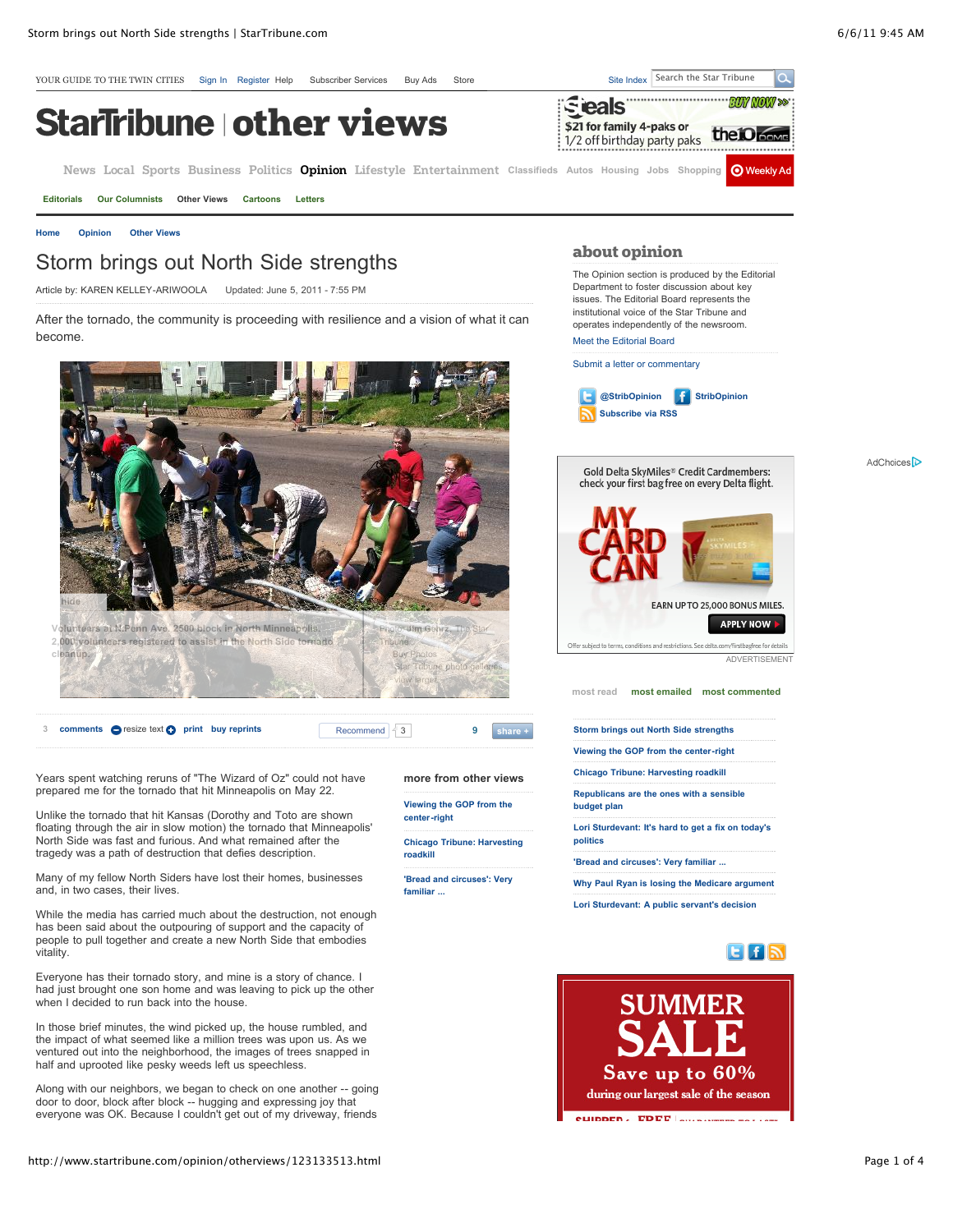picked up my son and hung around to help move trees.

At one point we were joined by a man from Minnetonka who just showed up with a saw and helped clear the street. Without missing a beat, people were helping each other at every turn.

In my role at the Minneapolis Foundation, I've witnessed messages of compassion and an outpouring of contributions from thousands of people through the MN Helps-North Minneapolis Recovery Fund, established in partnership with the Greater Twin Cities United Way and [GiveMN.org](http://GiveMN.org/). Those contributions are already making a huge difference -- we're inspired and so grateful.

But what of the people who call north Minneapolis home? As a group, we are often portrayed as poor, dependent, violent, uneducated -- the list goes on. Sometimes we hear this directly, but more often it's implied.

Certainly the hardest hit areas of the North Side align with where some of Minneapolis' greatest economic poverty exists. Those areas and impacted families and individuals (especially displaced and uninsured renters) deserve our focused support and resources.

But as I walked the streets in the hours after the tornado, I was reminded of the diversity of the North Side: I encountered people of all races and ethnicities and faiths; homeowners and renters; lawyers and nurses; single moms, retirees and families; people with wealth and those without.

While the North Side has more than its share of social ills, those conditions do not define the people or the institutions here. And in the days since the storm, North Siders have lead the recovery effort.

• Faith groups like Shiloh Temple, New Salem Missionary Baptist Church, Sanctuary Covenant Church, Church of the Ascension, Kwanzaa Community Church and Masjid An-Nur have collected essential items, served thousands of meals and ministered to the needs of people.

• Groups like Urban Homeworks and students from Summit Academy OIC have removed brush and patched countless homes.

• Nonprofits like Northside Achievement Zone, Northpoint Health and Wellness, Pillsbury United, Phyllis Wheatley, the Urban League, the YMCA, the Plymouth Christian Youth Center, MAD DADS and others have hit the ground running with case management and services to families.

• Businesses like Thor Construction have organized minority contractors and provided repair to homes.

• Schools like Harvest Prep have opened their doors to displaced students.

• Community leaders and activists organized a Northside Community Response Team to create a tangible and flexible infrastructure that has responded to the short-term emergency and is prepared to engage in the long-term rebuilding of the community.

This effort is complemented by the amazing work of the city, Hennepin County, the Red Cross, the Salvation Army, the Greater Twin Cities United Way, Minneapolis public schools, Minneapolis Parks and Recreation, businesses, philanthropic organizations, nonprofits and countless volunteers.

While it's my nature to view the world through a glass-half-full perspective, I know there are challenges. But as the tornado relief work shifts from emergency response to long-term recovery, the broader community needs to know that there is strong capacity on the North Side, with a group of committed people who have a vision for what this community can become.

North Siders already know what it took Dorothy a trip to Oz to figure out: There is no wizard.

The courage, brains and heart to rebuild north Minneapolis are right there in our community. In partnership with the government, businesses, community leaders and individuals, north Minneapolis will thrive and be a community that more of us, like me, can be proud to call home.

| read full article |  | 1 2 next |  |
|-------------------|--|----------|--|
|                   |  |          |  |

**JITTLE AN TOT A AND LO** LOC



## **from the homepage**

| 3,000 Minn. jail cells sit empty                  |
|---------------------------------------------------|
| <b>Picture this: Village of Fort Snelling</b>     |
| A mighty fall (Part 2 of 4): Twins' bullpen blues |

http://www.startribune.com/opinion/otherviews/123133513.html Page 2 of 4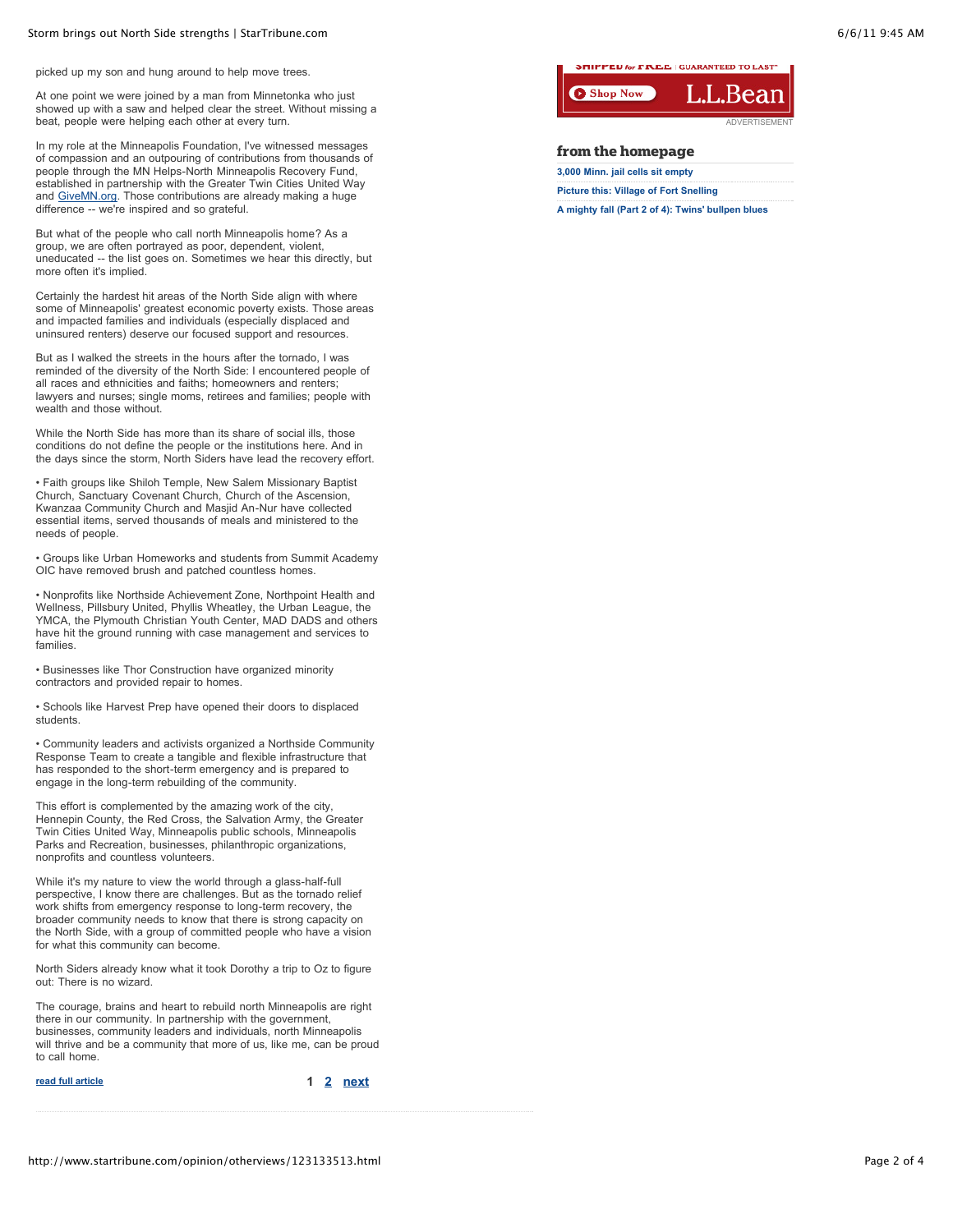

ADVERTISEMENT

## **inside the StarTribune**

**[sports](http://www.startribune.com/sports)**



**[Sidcast: Will be tough](http://www.startribune.com/sports/wolves/123098573.html) for Rubio to help Wolves** 



**[video](http://www.startribune.com/video)**

**Capitol Hot Dish: [Budget deal in the](http://www.startribune.com/video/123061933.html) works?** 



**[Home](http://www.startribune.com/:)**

**[This week in vita.mn:](http://www.vita.mn/story.php?id=122962473) Summer Guide 2011**



**[Your guide to Twin](http://www.vita.mn/story.php?id=122979193) Cities food trucks** 



**[entertainment](http://www.startribune.com/entertainment)**

**[Latest Colin Covert](http://www.startribune.com/entertainment/movies/) movie reviews**





**A showcase of Minnesota's best [investigative reporting](http://www.startribune.com/investigators)**

| <b>StarTribune</b>                           |       |                         |                           |                         |                              |           |                                            |                                           |               | 10,<br>Search the Star Tribune |                         |                   |  |
|----------------------------------------------|-------|-------------------------|---------------------------|-------------------------|------------------------------|-----------|--------------------------------------------|-------------------------------------------|---------------|--------------------------------|-------------------------|-------------------|--|
| <b>News</b>                                  | Local | <b>Sports</b>           | <b>Business</b>           | <b>Politics</b>         | <b>Opinion</b>               | Lifestyle | <b>Entertainment</b>                       | <b>Classifieds</b>                        | <b>Autos</b>  | <b>Housing</b>                 | <b>Jobs</b>             | <b>Shopping</b>   |  |
| 425 Portland Av. S.<br>Minneapolis, MN 55488 |       | Company                 |                           |                         | <b>Subscriber Services</b>   | Website   | Buy Ads                                    |                                           | Store         |                                | <b>Connect with Us</b>  |                   |  |
|                                              |       |                         | About the StarTribune     |                         | Newspaper Subscriptions      |           | Terms of Use                               | Online Ads                                |               | Photographs                    |                         | Contact Us        |  |
| (612) 673-4000                               |       |                         | Advertising               |                         | Manage Account               |           | <b>Privacy Policy</b>                      |                                           | Newspaper Ads |                                | <b>Article Archives</b> | Feedback          |  |
|                                              |       |                         | Directory + Contacts      |                         | eEdition                     |           | Site Index                                 |                                           | Classifieds   | InfoArt                        |                         | ÷<br>Become a Fan |  |
|                                              |       |                         |                           | Jobs at the StarTribune | <b>Newsletters</b><br>Mobile |           |                                            |                                           |               |                                | Page Reprints           | Follow Us         |  |
|                                              |       |                         | Newspaper in<br>Education |                         | <b>RSS</b>                   |           |                                            | <b>Commercial Reprints</b><br>Permissions |               |                                |                         |                   |  |
|                                              |       |                         |                           |                         |                              |           |                                            |                                           |               |                                |                         | <b>RSS</b><br>⊼   |  |
| © 2011 StarTribune. All rights reserved.     |       |                         |                           |                         |                              |           | StarTribune.com is powered by Clickability |                                           |               |                                |                         |                   |  |
|                                              |       | Newspaper Subscriptions | ł۳                        | eEdition                | ۵                            | Mobile    | $\mathbb{Z}$<br><b>RSS</b>                 | ⊠<br><b>Newsletters</b>                   |               |                                |                         |                   |  |